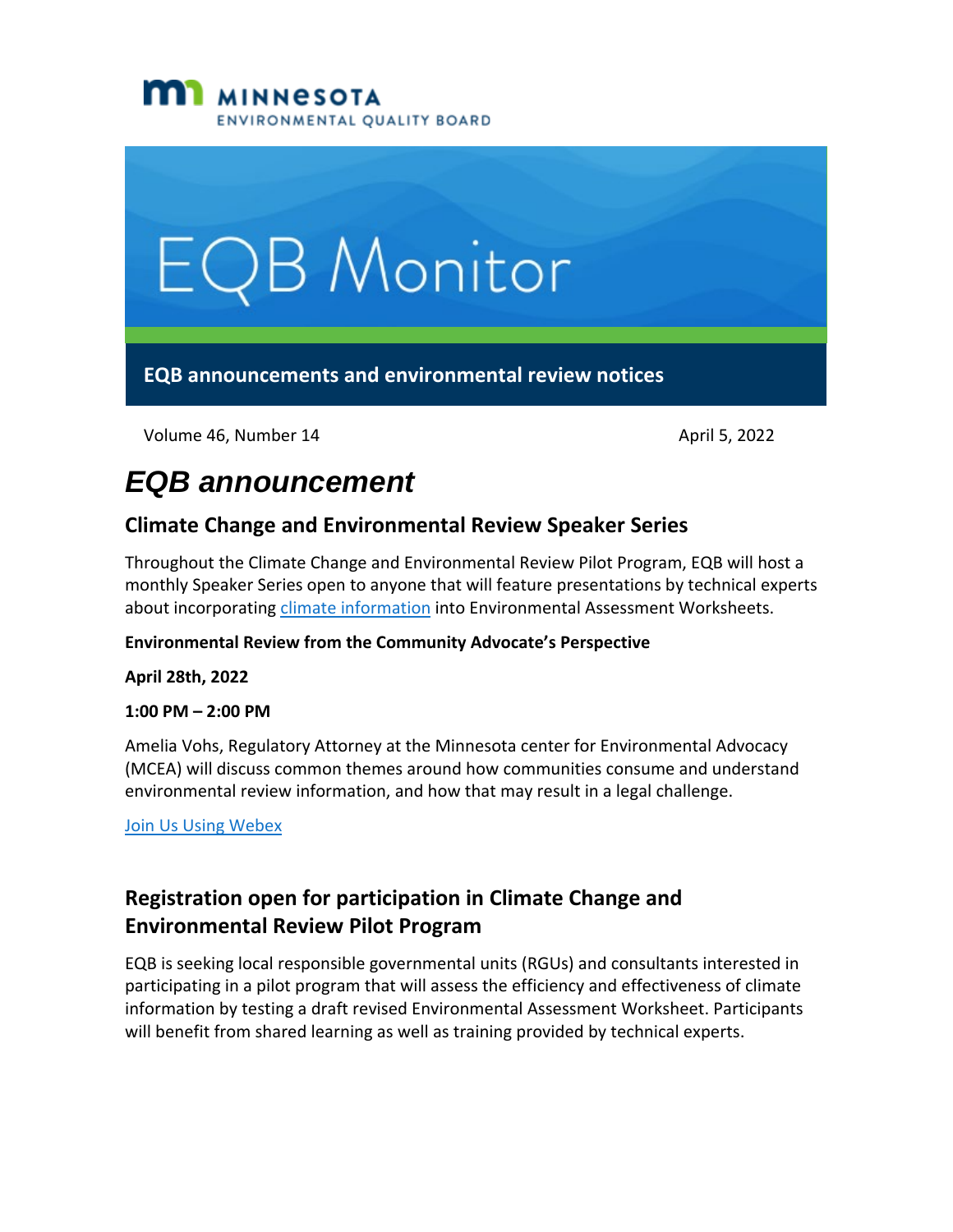Registration is open to all RGUs and consultants, regardless of whether you are actively reviewing a project. This cohort-based program will begin in early 2022. [Register now!](https://survey.mn.gov/s.asp?k=163603591800)

If you are not eligible to register, but would like to receive updates about the Pilot Program, please [sign-up here.](https://public.govdelivery.com/accounts/MNEQB/subscriber/new?topic_id=MNEQB_60)



# *Environmental review notices*

# **Environmental review project notices**

EQB publishes environmental review notices provided by responsible governmental units. For more information on a project undergoing environmental review, click on the individual project links below. You can also find information about active projects in your community on the [Environmental Review Projects Interactive Map.](https://gcc02.safelinks.protection.outlook.com/?url=https%3A%2F%2Fmpca.maps.arcgis.com%2Fapps%2Fwebappviewer%2Findex.html%3Fid%3D2cb4bf017b21490d9af80cb081a3a279&data=04%7C01%7CKatrina.Hapka%40state.mn.us%7Cfe8a76ecd0cc4099712d08da16fc779f%7Ceb14b04624c445198f26b89c2159828c%7C0%7C0%7C637847571437870962%7CUnknown%7CTWFpbGZsb3d8eyJWIjoiMC4wLjAwMDAiLCJQIjoiV2luMzIiLCJBTiI6Ik1haWwiLCJXVCI6Mn0%3D%7C3000&sdata=9Dh8uqujW%2FAPI0SZgvASHJlMs5vKsWR4GGRJdWP4zTQ%3D&reserved=0)

**We need your feedback:** Some governmental units are completing environmental review using the draft revised Environmental Assessment Worksheet (EAW) form that includes information about greenhouse gases and climate change. These reviews are noted below with a star (\*) in front of the project title. Help us understand the usefulness of the climate change information in these EAWs by completing a [brief](https://survey.mn.gov/s.asp?k=164495461538) [survey.](https://survey.mn.gov/s.asp?k=164495461538) Your feedback is important to the Environmental Quality Board and will inform decision making on the final EAW form.

#### **\*Perch Lake Habitat Restoration**

**Location:** Duluth, St. Louis County **Process:** Environmental Assessment Worksheet (EAW) **Step:** EAW Available **End of Comment Period:** May 5, 2022 **Project Description:** The Perch Lake Habitat Restoration Project would accomplish habitat objectives and address loss of fish and wildlife habitat within the St. Louis River Area of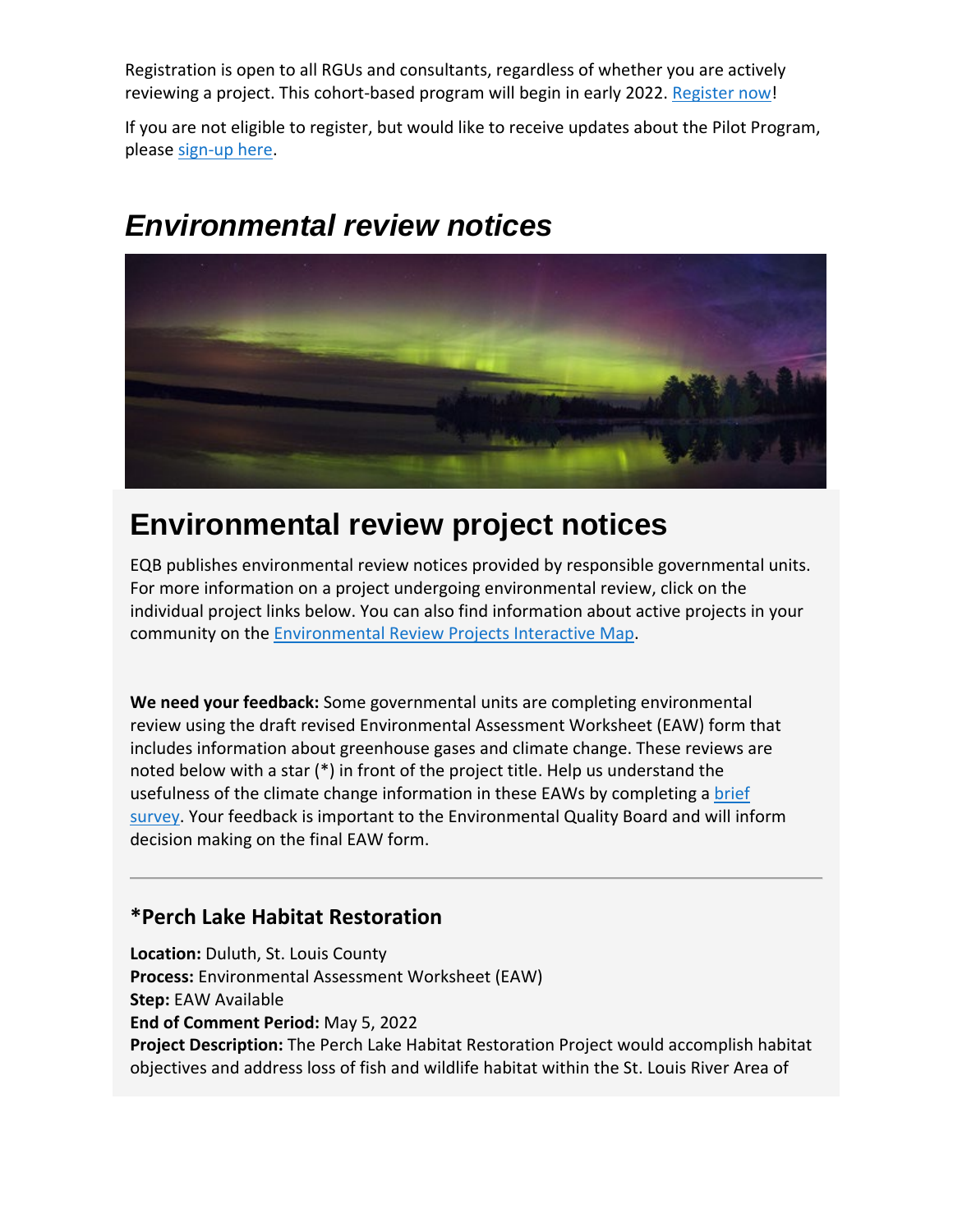Concern. The Project would address existing habitat impairments by improving hydrologic connectivity and water quality to enhance habitat conditions for fish and wildlife. **Link to Public Documents:** [Perch Lake Habitat Restoration EAW](https://www.dnr.state.mn.us/input/environmentalreview/perch-lake/index.html)

**Location of Public Documents:** Duluth Public Library, 221 West First Street, Duluth, MN 55802

**Responsible Governmental Unit (RGU) and Contact:** Department of Natural Resources, [Sara Mielke,](mailto:environmentalrev.dnr@state.mn.us) 651-259-5723

#### **Pioneer Trail Industrial Park**

**Location:** Corcoran, Hennepin County **Process:** EAW

**Step:** EAW Available

**End of Comment Period:** May 5, 2022

**Project Description:** The Pioneer Trail Business Park is a proposed five lot industrial/business park with 10 buildings and a new public road located on 56.54 acres at the northeast corner of Highway 55 and Pioneer Trail.

**Link to Public Documents:** No link to documents provided. See RGU contact information below.

**Location of Public Documents:** Corcoran City Hall, 8200 County Road 116, Corcoran, MN 55340

**Public Meeting Date, Time, Location:** May 26th, 2022, 7:00 p.m., Corcoran City Hall Council Chambers, 8200 County Road 116, Corcoran, MN 55340 RGU and Contact: City of Corcoran, [Kendra Lindahl,](mailto:klindahl@landform.net) 612-638-0225

#### **Rush Hollow**

**Location:** Maple Grove, Hennepin County

**Process:** EAW

**Step:** EAW Available

**End of Comment Period:** May 5, 2022

**Project Description:** The Project is a new neighborhood in Maple Grove that is planned for a mix of market rate single-family attached and detached homes, senior living opportunities, parks and open space. Located adjacent and west of the Elm Creek Park Reserve on the northern border of the City, the neighborhood will provide up to 243 new detached single-family homes, 230 attached townhomes, and a 110-unit Senior Living building. There will be a network of private open space areas and parks within the neighborhood along with a trail along Rush Creek that is planned as part of the future Rush Creek Regional Trail.

**Link to Public Documents:** No link to documents provided. See RGU contact information below.

**Location of Public Documents:** City of Maple Grove, 12800 Arbor Lakes Parkway North,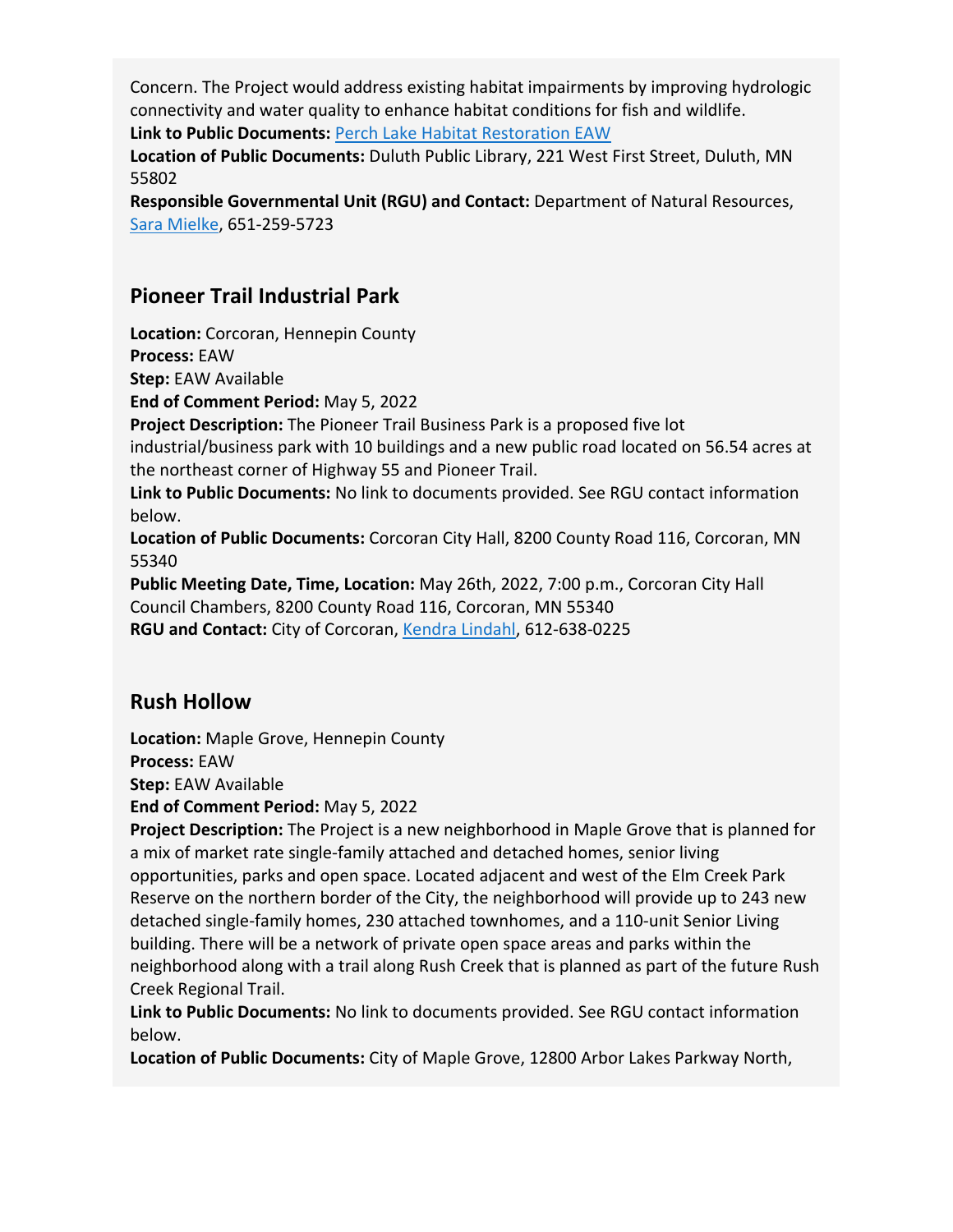Maple Grove, MN **RGU and Contact:** City of Maple Grove, [Joe Hogeboom,](mailto:communitydevelopment@maplegrovemn.gov) 763-494-6040

#### **Marx Property Residential Development**

**Location:** St. Michael, Wright County **Process:** EAW **Step:** Environmental Impact Statement (EIS) Need Decision **RGU Decision:** Negative (no EIS ordered) **Record of Decision Date:** March 22, 2022 **Link to Public Documents:** [Marx Property Residential Development EIS Need Decision](https://gcc02.safelinks.protection.outlook.com/?url=https%3A%2F%2Fstmichaelmn.gov%2Fvertical%2Fsites%2F%257BB38B49FF-2E8E-4C5F-AB24-D151A5DAB43E%257D%2Fuploads%2FMarx_Property_EAW_RecordofDecision220322.pdf&data=04%7C01%7CKatrina.Hapka%40state.mn.us%7Cfe8a76ecd0cc4099712d08da16fc779f%7Ceb14b04624c445198f26b89c2159828c%7C0%7C0%7C637847571437870962%7CUnknown%7CTWFpbGZsb3d8eyJWIjoiMC4wLjAwMDAiLCJQIjoiV2luMzIiLCJBTiI6Ik1haWwiLCJXVCI6Mn0%3D%7C3000&sdata=AWQSVKrtkgzLvJbFFWHNPEHIx1V98mpv5g3QR9zSI48%3D&reserved=0) **Location of Public Documents:** St. Michael City Hall, 11800 Town Center Drive NE, St. Michael, MN **RGU and Contact:** City of St. Michael, [Marc Weigle,](mailto:marcw@stmichaelmn.gov) 763-416-7932

#### **Prairie Meadows 3rd Addition Development Project**

**Location:** Big Lake, Sherburne County **Process:** EAW **Step:** EIS Need Decision **RGU Decision:** Negative (no EIS ordered) **Record of Decision Date:** March 23, 2022 **Link to Public Documents:** [Prairie Meadows 3rd Addition Development Project EIS Need](https://gcc02.safelinks.protection.outlook.com/?url=https%3A%2F%2Fwww.biglakemn.org%2FDocumentCenter%2FView%2F3991%2FPrairie-Meadows-EAW---FOFCROD-Document-and-Appendices&data=04%7C01%7CKatrina.Hapka%40state.mn.us%7Cfe8a76ecd0cc4099712d08da16fc779f%7Ceb14b04624c445198f26b89c2159828c%7C0%7C0%7C637847571437870962%7CUnknown%7CTWFpbGZsb3d8eyJWIjoiMC4wLjAwMDAiLCJQIjoiV2luMzIiLCJBTiI6Ik1haWwiLCJXVCI6Mn0%3D%7C3000&sdata=99GA2C0NwzzcOliGvcw7qYr1YnI%2FcfdlIJVDIUeXgJY%3D&reserved=0)  [Decision](https://gcc02.safelinks.protection.outlook.com/?url=https%3A%2F%2Fwww.biglakemn.org%2FDocumentCenter%2FView%2F3991%2FPrairie-Meadows-EAW---FOFCROD-Document-and-Appendices&data=04%7C01%7CKatrina.Hapka%40state.mn.us%7Cfe8a76ecd0cc4099712d08da16fc779f%7Ceb14b04624c445198f26b89c2159828c%7C0%7C0%7C637847571437870962%7CUnknown%7CTWFpbGZsb3d8eyJWIjoiMC4wLjAwMDAiLCJQIjoiV2luMzIiLCJBTiI6Ik1haWwiLCJXVCI6Mn0%3D%7C3000&sdata=99GA2C0NwzzcOliGvcw7qYr1YnI%2FcfdlIJVDIUeXgJY%3D&reserved=0) **Location of Public Documents:** Great River Regional Library, 1300 W. St. Germain Street, St. Cloud, MN 56301-3667 **RGU and Contact:** City of Big Lake, [Lucinda Spanier,](mailto:lspanier@biglakemn.org) 763-251-2977

#### **Parkwood Knolls Residential Development**

**Location:** Big Lake, Sherburne County **Process:** Alternative Urban Areawide Review (AUAR) **Step:** Draft order of review **End of Comment Period:** May 5, 2022 **Project Description:** The scope of the AUAR will include the 46.93-acre AUAR area. The AUAR area is located in the City of Big Lake, south of 205th Ave NW, north of U.S. Highway 10, and east of County Road 43. Scenario 1 is the project proponent's plan for the area and it is partly consistent with the City of Big Lake Comprehensive Land Use Plan. Scenario 1 includes 32 detached single-family units and 158 attached multi-family units (190 total units). Scenario 2 would allocate 50% of the shoreland area to open space and extend Prairie Drive through the southern part of the site.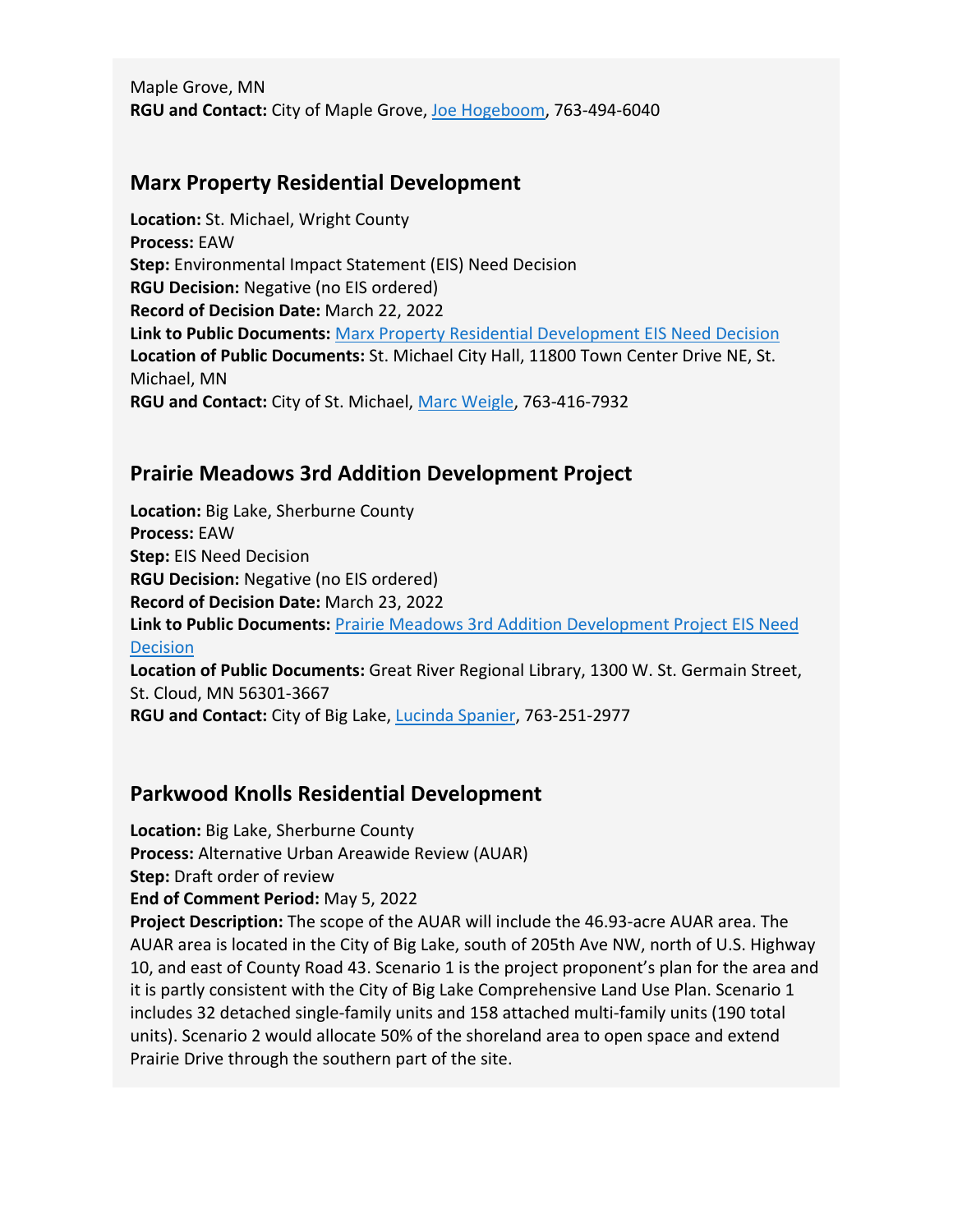**Link to Public Documents:** No link to documents provided. See RGU contact information below.

**Location of Public Documents:** Big Lake City Hall, 160 Lake Street North, Big Lake, MN 55309

**First Public Meeting Date, Time, Location:** May 11, 2022, 6:00 p.m., Big Lake City Hall, 160 Lake Street North, Big Lake, MN

**Second Public Meeting Date, Time, Location:** July 13, 2022, 6:00 p.m., Big Lake City Hall, 160 Lake Street North, Big Lake, MN

**Third Public Meeting Date, Time, Location:** August 3, 2022, 6:00 p.m., Big Lake City Hall, 160 Lake Street North, Big Lake, MN

**Fourth Public Meeting Date, Time, Location:** November 9, 2022, 6:00 p.m., Big Lake City Hall, 160 Lake Street North, Big Lake, MN

**RGU and Contact:** City of Big Lake, [Lucinda Spanier,](mailto:lspanier@biglakemn.org) 763-251-2977

### **Gonz Lake West**

**Location:** St. Michael, Wright County **Process:** AUAR **Step:** Final order of review **Project Description:** The City of St. Michael adopted a resolution ordering preparation of the Gonz Lake West AUAR on March 22, 2022. **Link to Public Documents:** [Gonz Lake West Final Order of Review](https://gcc02.safelinks.protection.outlook.com/?url=https%3A%2F%2Fstmichaelmn.gov%2Fvertical%2Fsites%2F%257BB38B49FF-2E8E-4C5F-AB24-D151A5DAB43E%257D%2Fuploads%2FFinal_Order_GonzLakeWestAUAR_220322.pdf&data=04%7C01%7CKatrina.Hapka%40state.mn.us%7Cfe8a76ecd0cc4099712d08da16fc779f%7Ceb14b04624c445198f26b89c2159828c%7C0%7C0%7C637847571437870962%7CUnknown%7CTWFpbGZsb3d8eyJWIjoiMC4wLjAwMDAiLCJQIjoiV2luMzIiLCJBTiI6Ik1haWwiLCJXVCI6Mn0%3D%7C3000&sdata=tGHEUDgkTWUM3WXdQ8yt%2FrQTA0ZWaIDsw%2Bc2%2FAaHa%2FA%3D&reserved=0) **Location of Public Documents:** St. Michael City Hall, 11800 Town Center Drive NE, St. Michael, MN **RGU and Contact:** City of St. Michael, [Marc Weigle,](mailto:marcw@stmichaelmn.gov) 763-416-7932

# **Gonz Lake West**

**Location:** St. Michael, Wright County **Process:** AUAR

**Step:** Draft AUAR

**End of Comment Period:** May 5, 2022

**Project Description:** The Gonz Lake West AUAR reviews two development scenarios considered for 202.21 acres of land that adjoins Gonz Lake in the City of St. Michael. Scenario 1 includes up to 262 detached and 168 attached residential units. Scenario 2 includes up to 352 detached residential units. Both scenarios include installation of municipal utilities and best management practices to protect water resources.

**Link to Public Documents:** [Gonz Lake West Draft AUAR](https://gcc02.safelinks.protection.outlook.com/?url=https%3A%2F%2Fstmichaelmn.gov%2Fvertical%2Fsites%2F%257BB38B49FF-2E8E-4C5F-AB24-D151A5DAB43E%257D%2Fuploads%2FGonzLakeWestDraftAUAR_220329.pdf&data=04%7C01%7CKatrina.Hapka%40state.mn.us%7Cfe8a76ecd0cc4099712d08da16fc779f%7Ceb14b04624c445198f26b89c2159828c%7C0%7C0%7C637847571437870962%7CUnknown%7CTWFpbGZsb3d8eyJWIjoiMC4wLjAwMDAiLCJQIjoiV2luMzIiLCJBTiI6Ik1haWwiLCJXVCI6Mn0%3D%7C3000&sdata=xAUggPHVhSWUSnLV4fMDsTO%2BTN%2FO8KAYFSW2AigQLNg%3D&reserved=0)

**Location of Public Documents:** St. Michael City Hall, 11800 Town Center Drive NE, St. Michael, MN

**RGU and Contact:** City of St. Michael, [Marc Weigle,](mailto:marcw@stmichaelmn.gov) 763-416-7932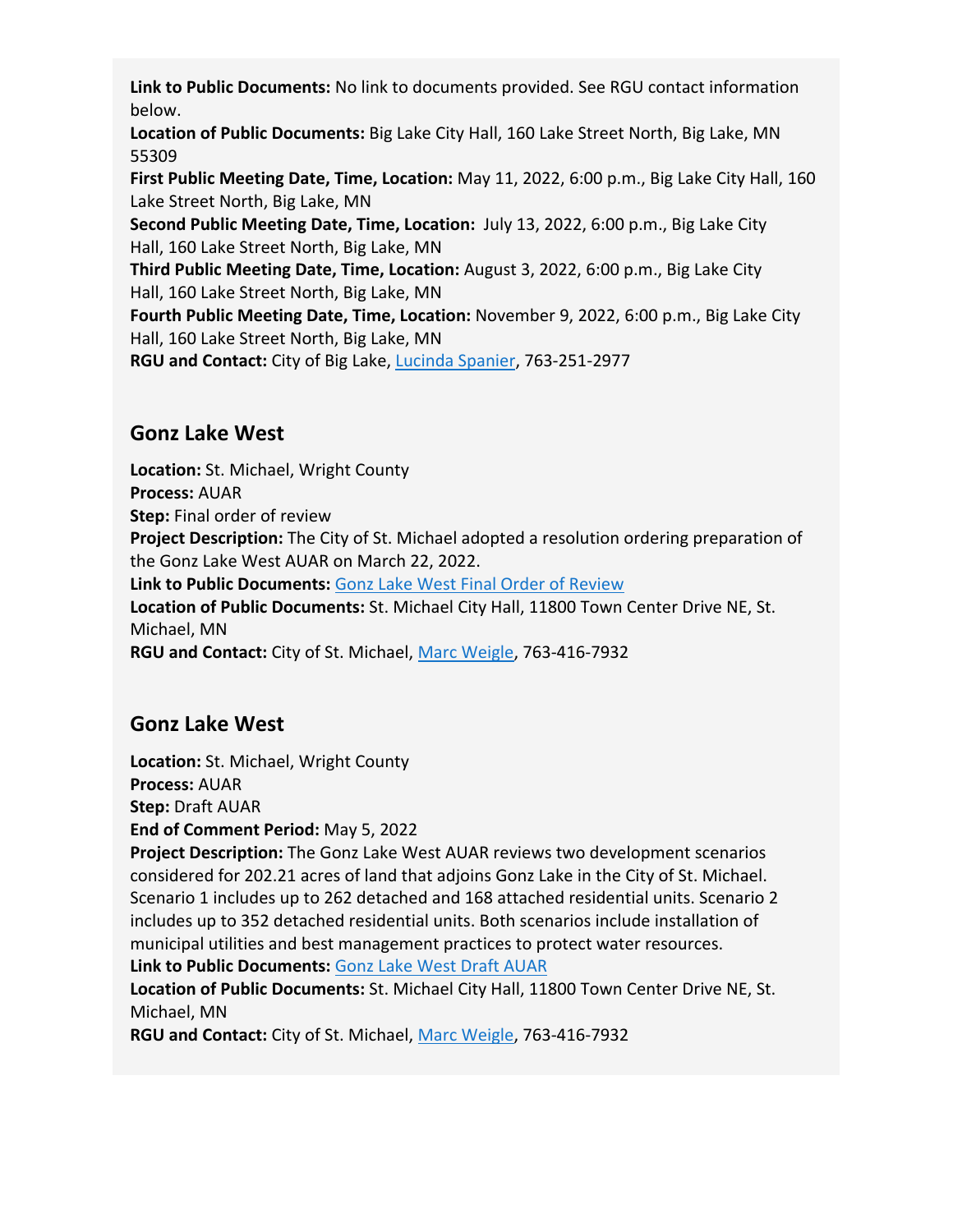### **Lake Mary 115 kV Transmission Substation and Line Project**

**Location:** Hudson Township, Douglas County **Process:** Alternative Review **Notice Title:** Lake Mary 115 kV Transmission Substation and Line Project **Project Description:** Great River Energy and Runestone Electric Association are proposing to construct a new overhead 115 kilovolt (kV) transmission line and substation to increase capacity and improve reliability of the electrical system in the Alexandria area. The proposed one-mile line will serve the proposed substation located southwest of the intersection of County Road 87 and Bullseye Drive SW in Alexandria. **Link to Public Documents:** [Lake Mary 115kV Transmission Substation and Line Project](https://gcc02.safelinks.protection.outlook.com/?url=https%3A%2F%2Fco.douglas.mn.us%2Fdc%2Fnews%2Fenvironmental-assessment-for-great-river-energy-an-611.aspx&data=04%7C01%7CKatrina.Hapka%40state.mn.us%7Cfe8a76ecd0cc4099712d08da16fc779f%7Ceb14b04624c445198f26b89c2159828c%7C0%7C0%7C637847571437870962%7CUnknown%7CTWFpbGZsb3d8eyJWIjoiMC4wLjAwMDAiLCJQIjoiV2luMzIiLCJBTiI6Ik1haWwiLCJXVCI6Mn0%3D%7C3000&sdata=nexkFudjR9StyaoOHCEum2vHwOdi3sWJd0SQUUvLYkY%3D&reserved=0) **Location of Public Documents:** Douglas County Land & Resource Management Office, 305 8th Ave W, Alexandria, MN 56308 **Public Meeting Date, Time, Location:** April 12, 2022, 6:10 p.m., Douglas County Public Works Public Meeting Room, 526 Willow Drive, Alexandria, MN 56308 **Public Meeting Additional Details:** Public hearing will be held by the Douglas County Planning Advisory Commission, as the project is subject to a conditional use permit as

required by the Douglas County Zoning Ordinance, Section I, subpart E.

**RGU and Contact:** Douglas County, [Dave Rush,](mailto:daveru@co.douglas.mn.us) 320-762-3863

#### **Louise Solar Project**

**Location:** Adams and Lodi Townships, Mower County

**Process:** Alternative Review

**Notice Title:** Notice of Permit Decision

**Notice Description:** Notice of Permit Decision in the Matter of the Application of Louise Solar Project, LLC for a Site Permit for the 50 MW Louise Solar Project in Mower County, Minnesota. Docket No. IP-7039/GS-20-647. NOTICE IS HEREBY GIVEN that in an order issued March 18, 2022, the Minnesota Public Utilities Commission: (i) found that the environmental assessment prepared by the Department of Commerce and the record created at the public hearing addressed the issues identified in the scoping decision; and (ii) issued a site permit to Louise Solar Project, LLC for its 50 MW Louise Solar Project in Mower County, Minnesota. Questions about this project may be directed to Cezar Panait at Cezar. Panait@state.mn.us or 651-201-2207.

**Link to Public Documents:** [Louise Solar Permit Decision](https://efiling.web.commerce.state.mn.us/edockets/searchDocuments.do?method=showPoup&documentId=%7BA0F49D7F-0000-C41D-BF67-3933D7A3B5CF%7D&documentTitle=20223-183951-01)

**Location of Public Documents:** Grand Meadow Public Library, 125 Grand Ave East, Grand Meadow, MN 55936

**RGU and Contact:** Public Utilities Commission, [Cezar Panait,](mailto:cezar.panait@state.mn.us) 651-201-2207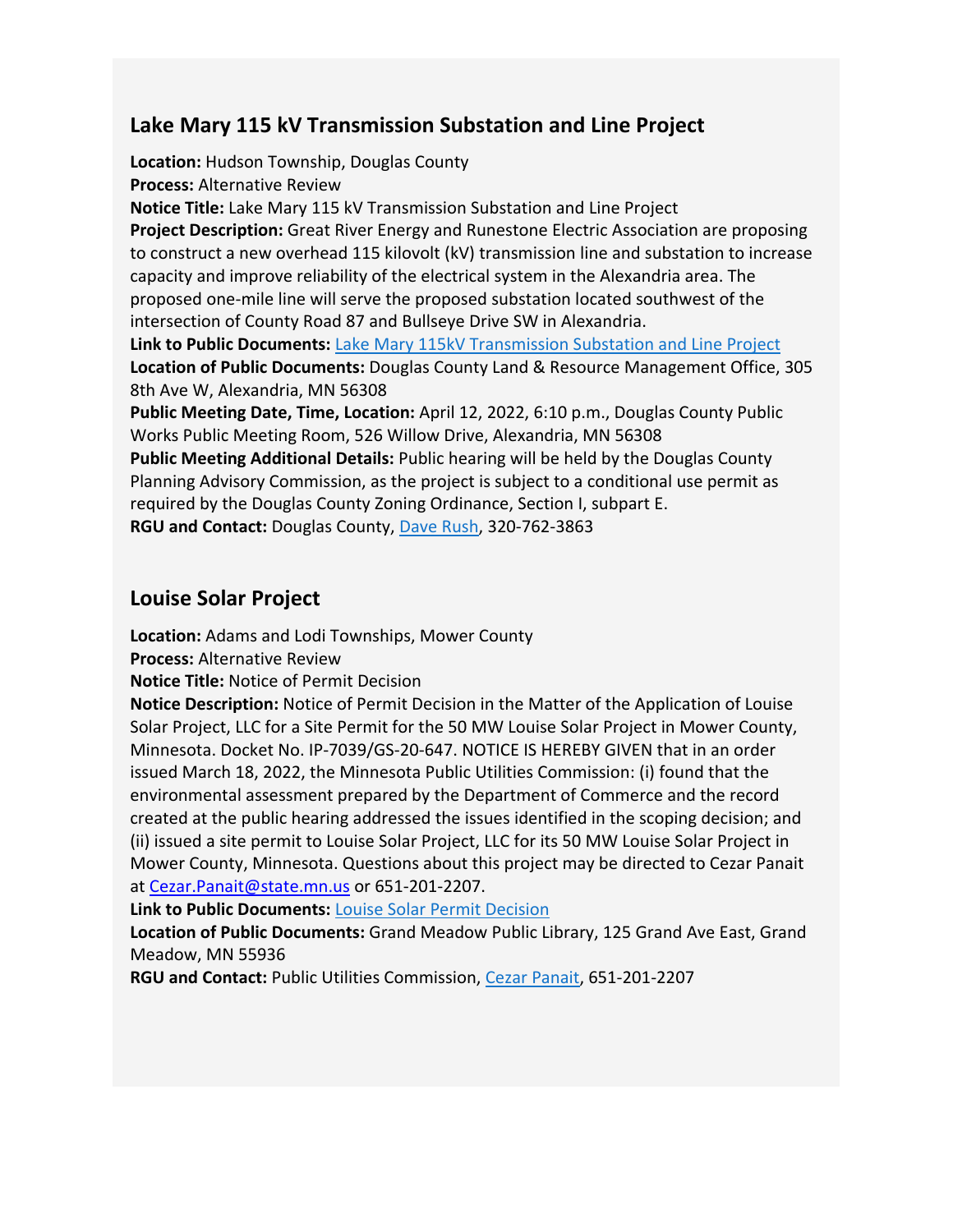#### **Sherco Solar Project**

**Location:** Sherburne County **Process:** Alternative Review

**Notice Title:** Notice of Public Hearings and Availability of Environmental Assessment **Notice Description:** In the Matter of the Application of Xcel Energy for a Site Permit and Two Route Permits for the up to 460 Megawatt Sherco Solar Energy Generating System and Associated 345 Kilovolt Transmission Lines in Sherburne County, Minnesota. PUC Docket Numbers: E-002/GS-21-191, E-002/TL-21-190, E-002/TL-21-189; OAH Docket Number: 21-2500-37959.

**Project Description:** Xcel Energy is proposing to construct an up to 460-megawatt solar energy generating system and two 345-kilovolt transmission lines. As proposed, the solar project area would consist of an East Block and a West Block located on approximately 3,479 acres of land adjacent to the Xcel Energy Sherburne County Generating Plant in Sherburne County, Minnesota. Primary components of the solar facility would include bifacial photovoltaic panels, solar inverters, an electrical collection system, access roads, security fencing, two substations, an operation and maintenance facility, stormwater drainage basins, and weather stations. The solar facility would connect to the electrical grid at the existing Sherburn County Substation by a new 1.7-mile single circuit 345 kilovolt transmission line for the East Block and a new 3.2-mile single circuit 345 kilovolt transmission line for the West Block.

**Link to Public Documents:** [Sherco Solar Project](https://apps.commerce.state.mn.us/eera/web/project/14335)

**Location of Public Documents:** Great River Regional Library – Becker, 11500 Sherburne Avenue, Becker, MN 55308

**First Public Meeting Date, Time, Location:** April 20, 2022, 6:00 p.m., Becker High School – Performing Arts Center – Entrance Door #3, 12000 Hancock Street, Becker, Minnesota 55308

**First Public Meeting Additional Details:** Written comments will be accepted through May 5, 2022, by 4:30 p.m. Please include the docket number (21-191, 21-190, or 21-189) in all communications. Comments received after the close of the comment period may or may not be considered by the Commission.

Please focus your comments on information that will help answer the following questions:

- Should the Commission grant a site permit and two route permits for the proposed solar facility?
- If granted, what additional conditions or requirements should be included in the respective permits?

Comments may be submitted:

| Online:    | https://mn.gov/puc/consumers/public-comments/           |
|------------|---------------------------------------------------------|
| eDockets:  | https://www.edockets.state.mn.us/EFiling                |
| Email:     | publicadvisor.puc@state.mn.us                           |
| U.S. Mail: | Public Advisor - Minnesota Public Utilities Commission, |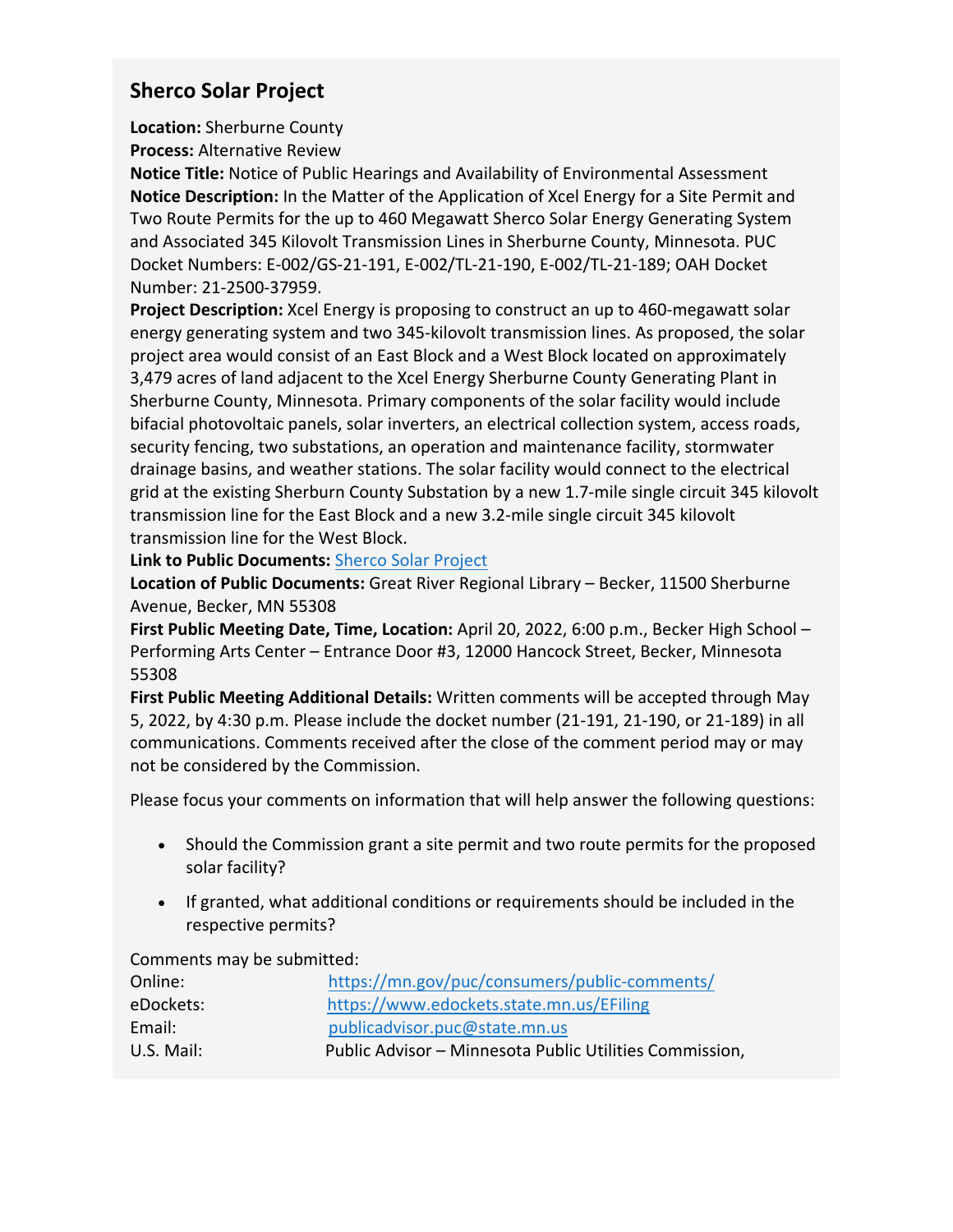121 7th Place East, Suite 350, St. Paul, MN 55101

**Second Public Meeting Date, Time, Location:** April 21, 2022, 1:00 p.m., Remote-Access **Second Public Meeting Virtual** 

**Link:** [https://minnesota.webex.com/minnesota/j.php?MTID=m756de19db4f51101501700](https://minnesota.webex.com/minnesota/j.php?MTID=m756de19db4f51101501700426f2477f8) [426f2477f8](https://minnesota.webex.com/minnesota/j.php?MTID=m756de19db4f51101501700426f2477f8)

**Second Public Meeting Additional Details:** WebEx Link:

[https://minnesota.webex.com/minnesota/j.php?MTID=m756de19db4f51101501700426f2](https://minnesota.webex.com/minnesota/j.php?MTID=m756de19db4f51101501700426f2477f8) [477f8](https://minnesota.webex.com/minnesota/j.php?MTID=m756de19db4f51101501700426f2477f8)

WebEx Number: 2492 291 0088 WebEx Password: dTawc4Np3V4 (38292467 from phones) Join by Phone: 1-855-282-6330 Toll Free Access Code: 249 229 10088

If you are joining the hearing by WebEx and would like to ask a question or make a comment during the designated portion of the hearing, use the chat function to send a message to the meeting moderator. If you are joining the hearing by phone, press \*3 on your phone. Your line will be unmuted, and you will be able to ask your question or make a comment. Additional information and instructions are available at:

<https://mn.gov/puc/activities/meetings/webex/>

**RGU and Contact:** Public Utilities Commission, [Scott Ek,](mailto:scott.ek@state.mn.us) 651-201-2255

# *General Notices*

Notices published in this section may be required under Minnesota Statute or Rule.

# **In the Matter of Water Appropriation Permit Application of Wesley DeKam**

**Notice Description:** A contested case hearing will be held by the Office of Administrative Hearings, 600 N. Robert St., St. Paul, MN 55101, In the Matter of Water Appropriation Permit Application of Wesley DeKam (OAH 8-2002-38214). This action was initiated to determine whether Respondent has met his burden of proving that his application for a Water Appropriation Permit filed on April 24, 2015, is reasonable, practical, and will adequately protect public safety and promote the public welfare as required by Minn. Stat. § 103G.315. The prehearing will begin on April 10, 2022, at 10:30 a.m., before Administrative Law Judge Barbara J. Case and may be continued from time to time, and additional hearings may be held. Anyone wishing to attend should call 1-888-742-5095, conference code 752 390 7175#. Any questions concerning this notice may be directed to Colin O'Donovan, Assistant Attorney General, at 651-757-1026 and [colin.odonovan@ag.state.mn.us.](mailto:colin.odonovan@ag.state.mn.us)

**Public Meeting Date, Time, Location:** 10:30 a.m., April 11, 2022, phone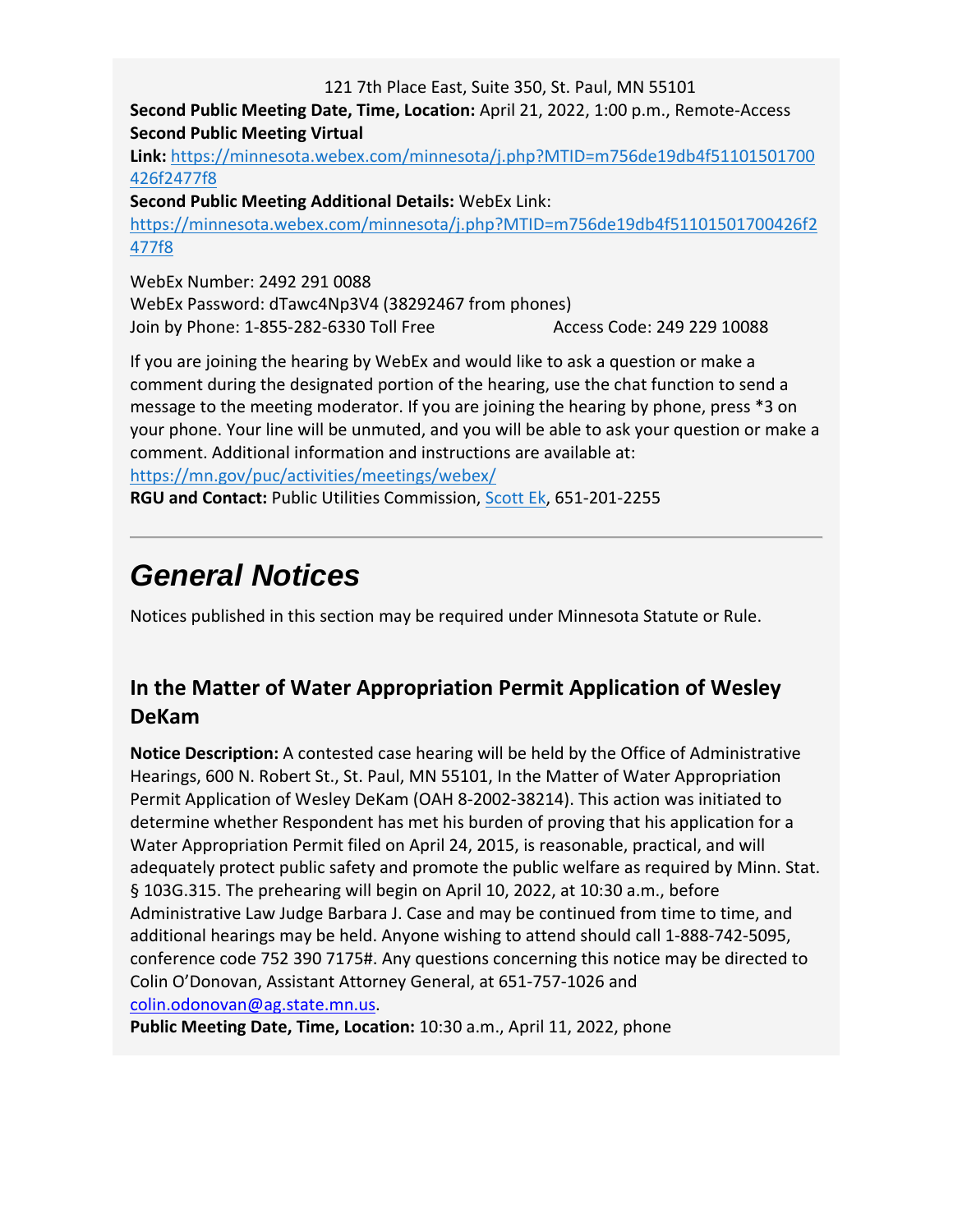**Public Meeting Additional Details:** 1-888-742-5095, conference code 752-390-7175# **Contact:** [Colin O'Donovan,](mailto:colin.odonovan@ag.state.mn.us) Minnesota Attorney General's Office, 651-757-1026

### **Minnesota Department of Agriculture - Notification of Release of Genetically Engineered Organisms**

**Notice Description:** Pioneer Hi-Bred International filed a Notification for Release of a Genetically Engineered Organism with the Minnesota Department of Agriculture, MDA notification # 22-NO-16. Notification is for genetically modified CORN, pending USDA-APHIS Biotechnology Regulatory Services (BRS) approval for release in Application AUTH - 0000206722. The counties identified for release include the following: Blue Earth-2 sites with 12 and 50 acres, Faribault-2 sites with 7 and 15 acres, Fillmore-4 sites with 15, 20, 25, and 35 acres, Goodhue-1 site with 15 acres, Sibley-1 site with 25 acres, and Waseca-1 site with 50 acres. Project categories include FR (Fungal Resistance), HT (Herbicide Tolerance), IR (Insect Resistance), MG (Marker Genes), and OO (Other). For additional information contact Denise Thiede.

**Contact:** [Denise Thiede,](mailto:denise.thiede@state.mn.us) Minnesota Department of Agriculture, 625 Robert St N., St. Paul, MN 55155, 651-201-6531

# **Minnesota Department of Agriculture - Notification of Release of Genetically Engineered Organisms**

**Notice Description:** Pioneer Hi-Bred International filed a Notification for Release of a Genetically Engineered Organism with the Minnesota Department of Agriculture, MDA notification # 22-NO-17. Notification is for genetically modified CORN, pending USDA-APHIS Biotechnology Regulatory Services (BRS) approval for release in Application AUTH - 0000206717. The counties identified for release include the following: Blue Earth-2 sites with 12 and 50 acres, Faribault-2 sites with 7 and 15 acres, Fillmore-4 sites with 15, 20, 25, and 35 acres, Goodhue-1 site with 15 acres, Sibley-1 site with 25 acres, and Waseca-1 site with 50 acres. Project categories include HT (Herbicide Tolerance), IR (Insect Resistance), MG (Marker Genes), and OO (Other). For additional information contact Denise Thiede. **Contact:** [Denise Thiede,](mailto:denise.thiede@state.mn.us) Minnesota Department of Agriculture, 625 Robert St N., St. Paul, MN 55155, 651-201-6531

# **Minnesota Department of Agriculture - Notification of Release of Genetically Engineered Organisms**

**Notice Description:** Pioneer Hi-Bred International filed a Notification for Release of a Genetically Engineered Organism with the Minnesota Department of Agriculture, MDA notification # 22-NO-18. Notification is for genetically modified CORN, pending USDA-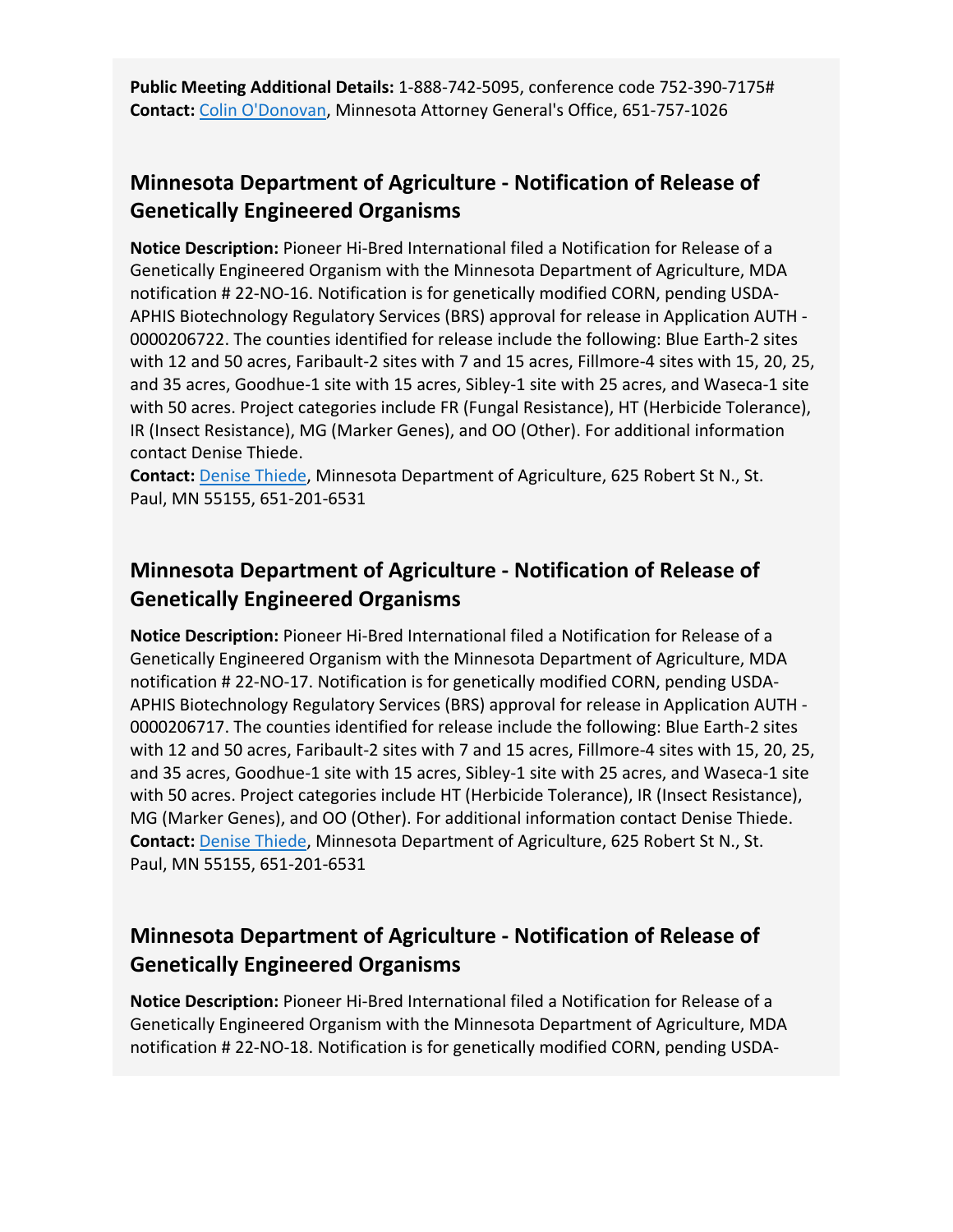APHIS Biotechnology Regulatory Services (BRS) approval for release in Application AUTH - 0000206724. The counties identified for release include the following: Blue Earth-2 sites with 12 and 50 acres, Faribault-2 sites with 7 and 15 acres, Fillmore-4 sites with 15, 20, 25, and 35 acres, Goodhue-1 site with 15 acres, Sibley-1 site with 25 acres, and Waseca-1 site with 50 acres. Project categories include FR (Fungal Resistance), HT (Herbicide Tolerance), IR (Insect Resistance), MG (Marker Genes), and OO (Other). For additional information contact Denise Thiede.

**Contact:** [Denise Thiede,](mailto:denise.thiede@state.mn.us) Minnesota Department of Agriculture, 625 Robert St N., St. Paul, MN 55155, 651-201-6531

# **Minnesota Department of Agriculture - Notification of Release of Genetically Engineered Organisms**

**Notice Description:** Pioneer Hi-Bred International filed a Notification for Release of a Genetically Engineered Organism with the Minnesota Department of Agriculture, MDA notification # 22-NO-19. Notification is for genetically modified SOYBEAN, pending USDA-APHIS Biotechnology Regulatory Services (BRS) approval for release in Application AUTH - 0000212309. The counties identified for release include the following: Freeborn-1 site with 10 acres and Swift-3 sites with 10 acres/site. Project categories include HT (Herbicide Tolerance) and IR (Insect Resistance). For additional information contact Denise Thiede. **Contact:** [Denise Thiede,](mailto:denise.thiede@state.mn.us) Minnesota Department of Agriculture, 625 Robert St N., St. Paul, MN 55155, 651-201-6531

# **Submit an environmental review notice to the**  *Monitor*

The *EQB Monitor* is published every Tuesday at 12:00 pm. Submissions to the *[EQB Monitor](https://www.eqb.state.mn.us/eqb-monitor)* are due by 4:00 pm on the Tuesday one week prior to the intended publication date. Please see the [EQB Monitor schedule](https://www.eqb.state.mn.us/sites/default/files/documents/2022%20EQB%20Monitor%20Publication%20Calendar.pdf) for more details.

To submit a notice for publication:

**Use the EQB Monitor [submission form](https://survey.mn.gov/s.asp?k=163604157620)**

Questions? Contact EQB by phone at 651-757-2873 or email us at [EQB.Monitor@state.mn.us.](mailto:EQB.Monitor@state.mn.us)